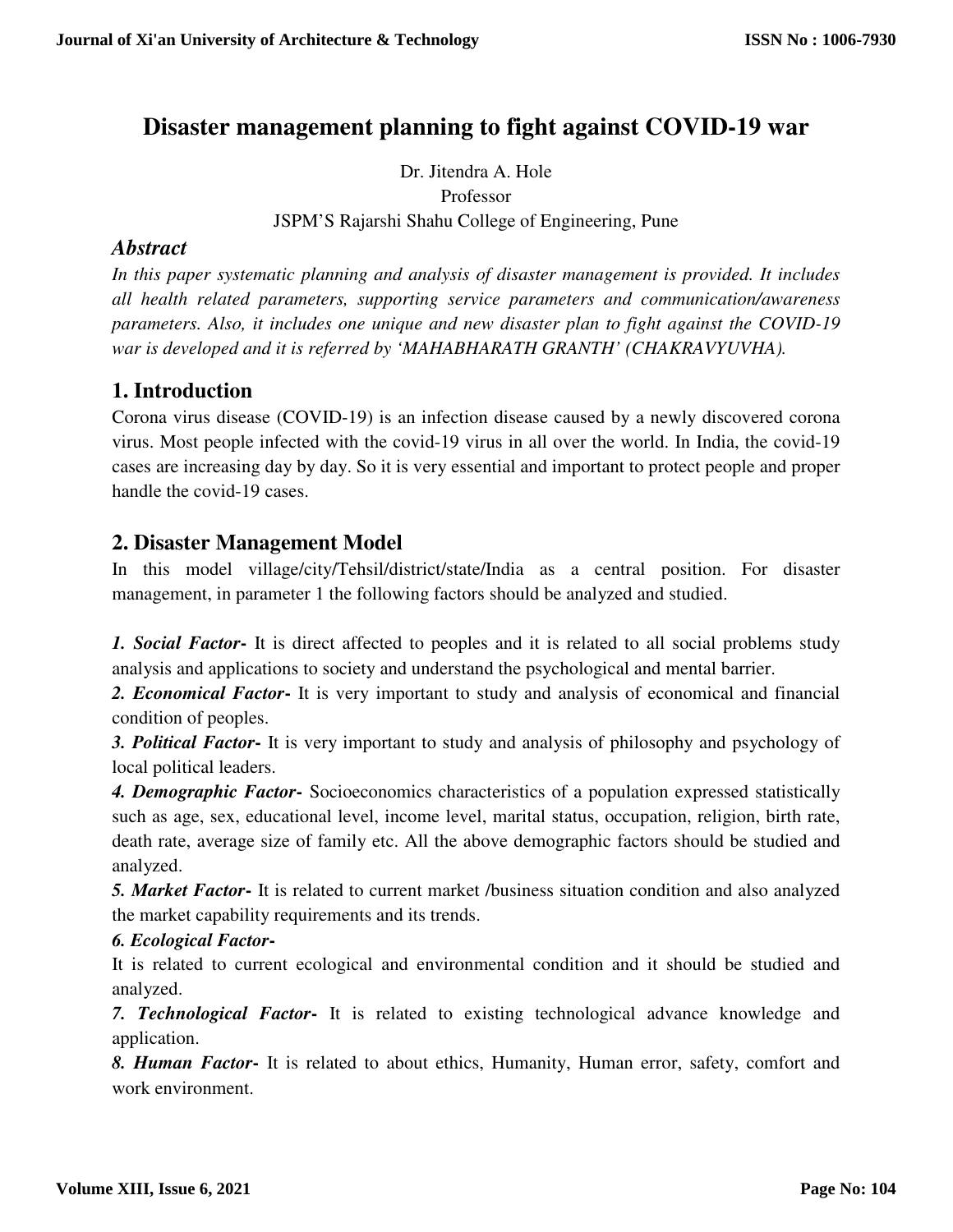In parameter 2 following essentials are required.

- 1. Food Storage- sufficient food storage
- 2. Water Storage- proper method of water management
- 3. Fuel storage- systematic planning of fuel management
- 4. Medical store/medical stock
- 5. Doctors/Medical officers
- 6. Hospitals/Clinics
- 7. Testing's labs / Medical equipment
- 8. Medical Vans
- 9. Safety Equipment
- 10. Disposal management
- 11. Cloths with sufficient stocks
- 12. Emergency medical staff- these are local peoples and this should be well medically trained.
- 13. School/Colleges- sufficient rooms for emergency or more no. cases
- 14. Transportation facility
- 15. Sweeper with proper training
- 16. Preventive measures/ Application
- 17. Blood Bank storage
- 18. Purifier
- 19. Medical Staff

In Parameter 3 below mentionedessentials are required.

- 1. Police staff
- 2. Lokpratinidhi
- 3. Trained NGO (Non govt. organization)
- 4. Home guard
- 5. NCC/NSS candidate with proper training
- 6. Watchman/guard
- 7. Self motivated people
- 8. All places of prayers:- for public awareness only in social media

In Parameter 4 following essentials are required.

- 1. Communication Facility:- Internet, mobile, phones etc.
- 2. Electronic Facility:- TV, Radio, Computer, laptop
- 3. Artificial Communication:- Whisting, flags, movement of hand/legs etc.
- 4. Trainer/Training staff:- medical protection/safety etc. training given to unskill staff/people.
- 5. PET animals management
- 6. Safety Boards/ Flex for awareness
- 7. Detective or Informer of central government.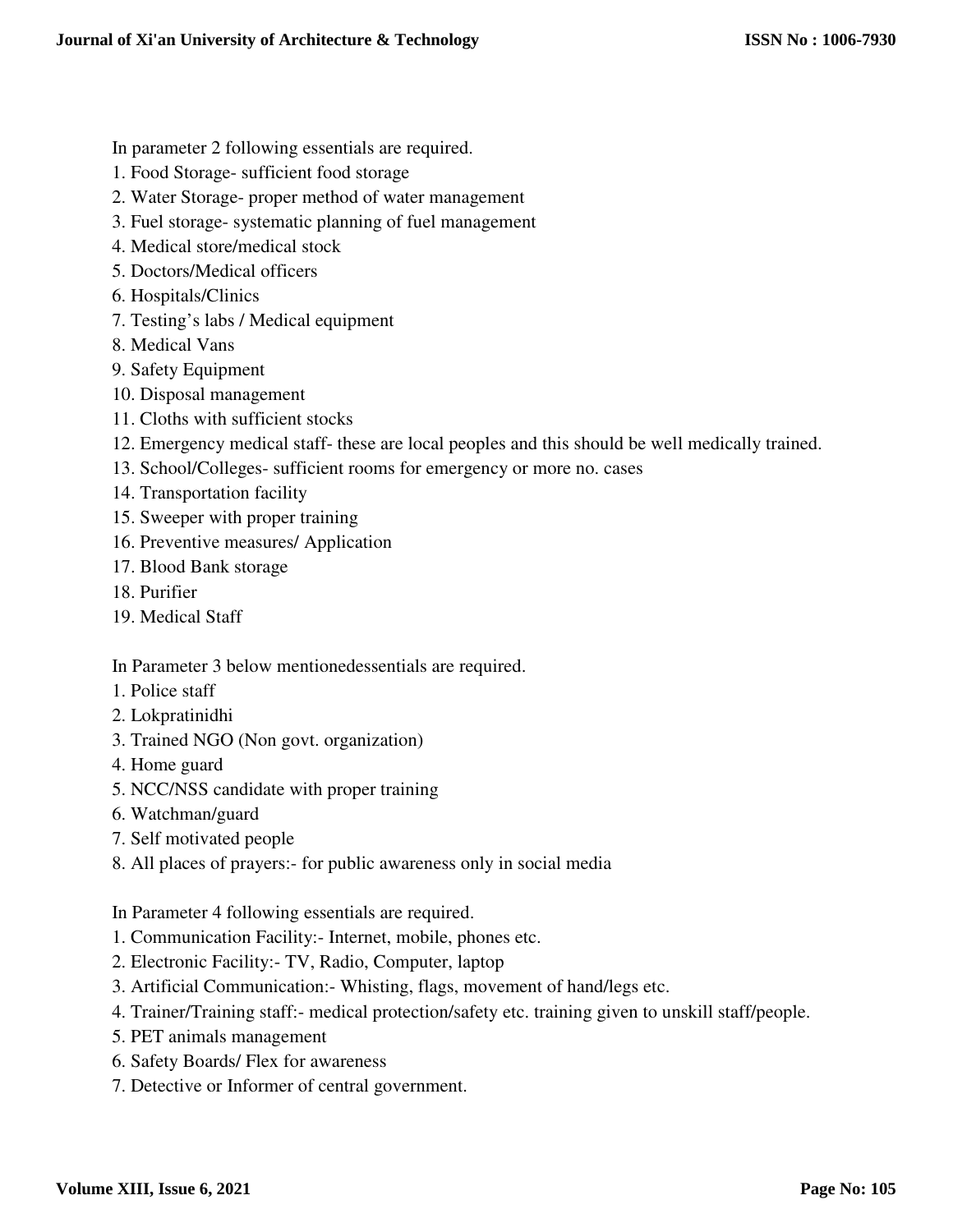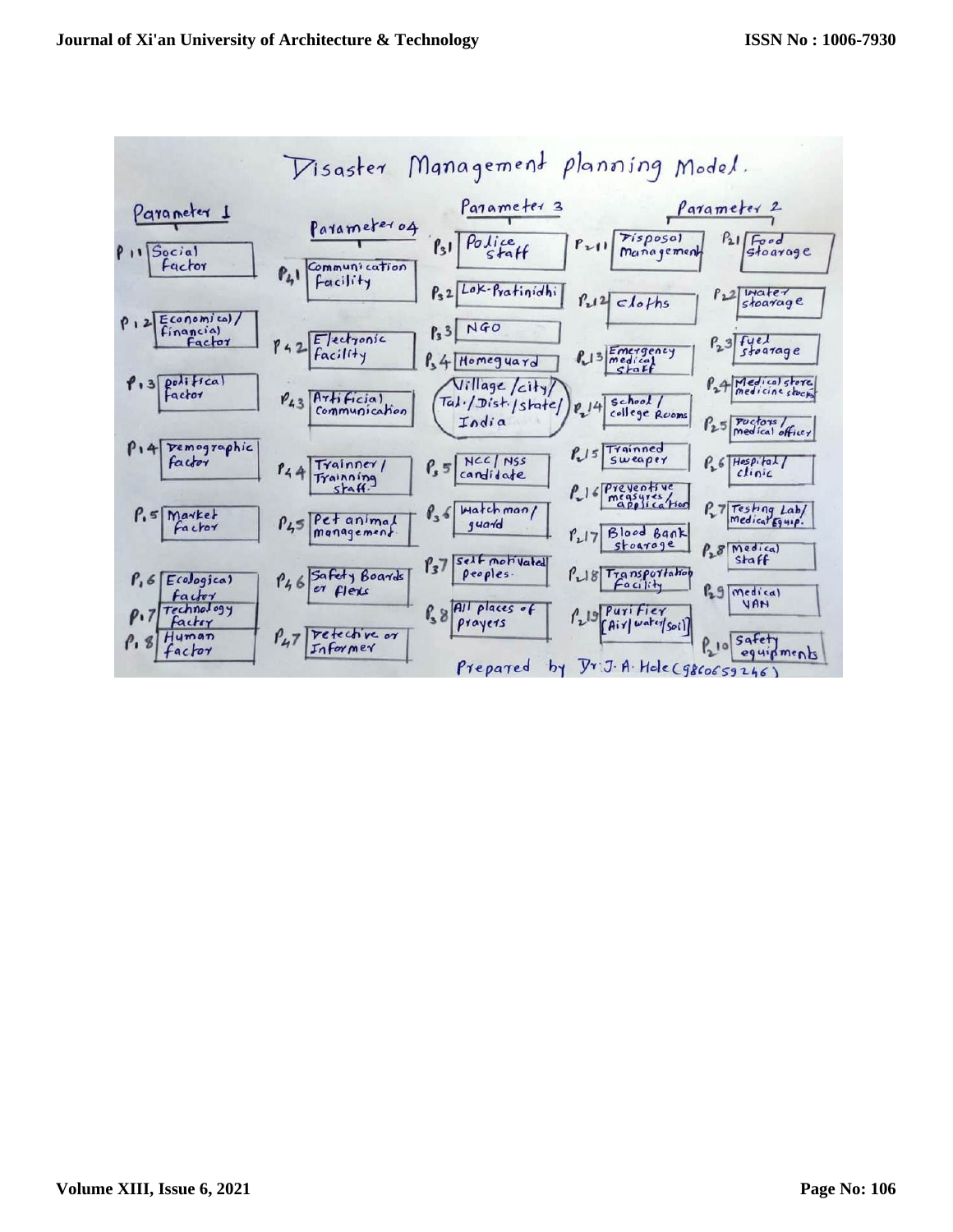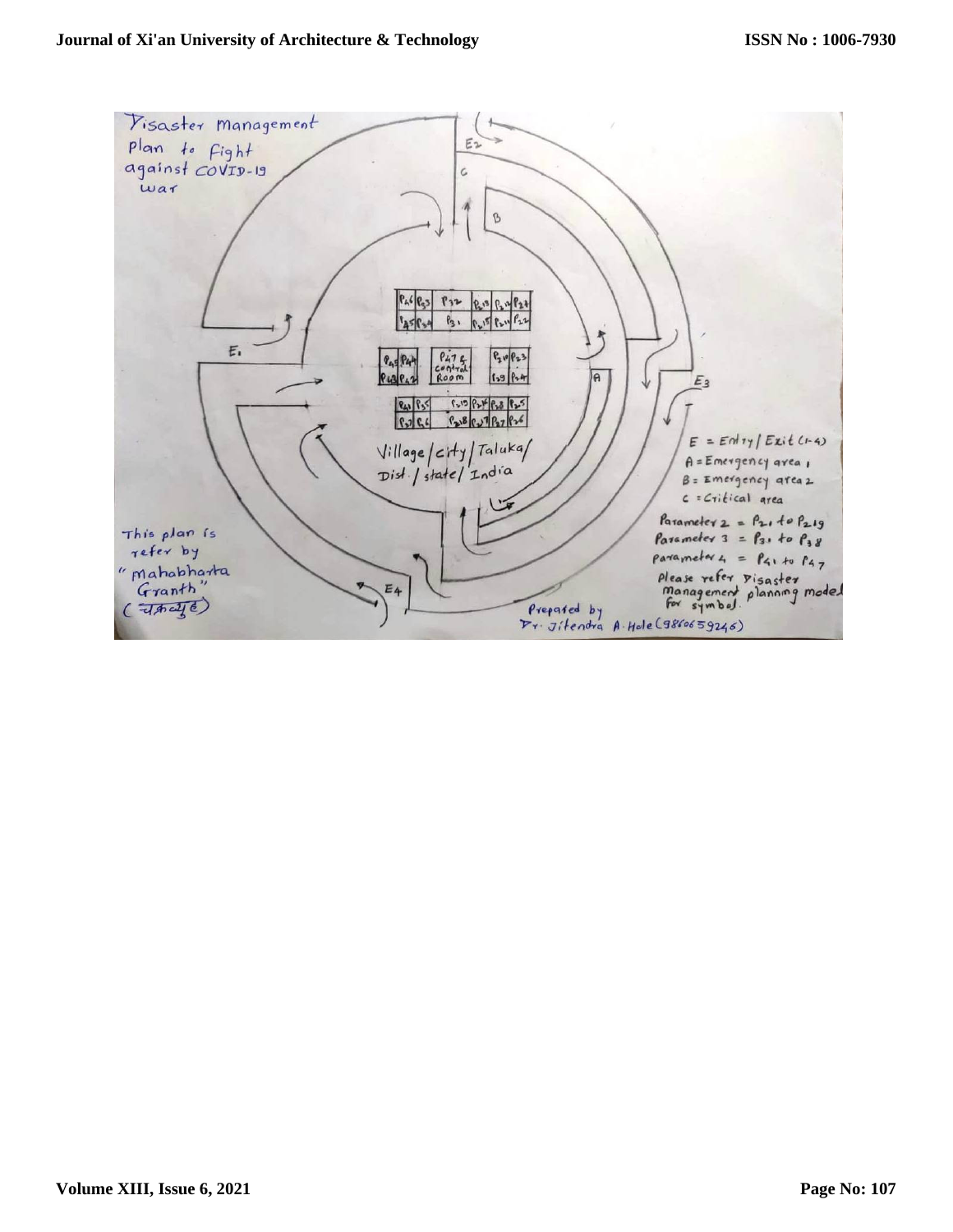| Sr. No.               | Parameter 2                                                          | <b>For Population</b><br>1000-5000 |               | <b>For Population</b><br>5000-10000 |               | <b>For Population</b><br>10000-50000 |               | <b>For Population</b><br>50000-100000 |               | <b>For Population</b><br>100000-200000 |               | <b>For Population</b><br>200000-500000 |               | <b>For Population</b><br>500000-1000000 |               | <b>For Population</b><br>1000000-5000000 |               | <b>For Population</b><br>5000000-10000000 |               |
|-----------------------|----------------------------------------------------------------------|------------------------------------|---------------|-------------------------------------|---------------|--------------------------------------|---------------|---------------------------------------|---------------|----------------------------------------|---------------|----------------------------------------|---------------|-----------------------------------------|---------------|------------------------------------------|---------------|-------------------------------------------|---------------|
|                       |                                                                      | No. of                             | <b>Budget</b> | No. of                              | <b>Budget</b> | No. of                               | <b>Budget</b> | No. of                                | <b>Budget</b> | No. of                                 | <b>Budget</b> | No. of                                 | <b>Budget</b> | No. of                                  | <b>Budget</b> | No. of                                   | <b>Budget</b> | No. of                                    | <b>Budget</b> |
|                       |                                                                      | person/<br>items                   |               | person/<br>items                    |               | person<br>items                      |               | person/<br>items                      |               | person/<br>items                       |               | person/<br>items                       |               | person/<br>items                        |               | person/<br>items                         |               | person/<br>items                          |               |
|                       | <b>Food Storage</b>                                                  |                                    | 100000        |                                     | 200000        | $\overline{2}$                       | 500000        | 5                                     | 700000        | 10                                     | 1000000       | 20                                     | 2000000       | 50                                      | 5000000       | 100                                      | 10000000      | 500                                       | 50000000      |
| $\overline{2}$        | <b>Water Storage</b>                                                 |                                    | 100000        |                                     | 100000        | $\overline{2}$                       | 100000        | 5                                     | 200000        | 10                                     | 200000        | 20                                     | 500000        | 50                                      | 500000        | 100                                      | 1000000       | 500                                       | 2000000       |
| 3                     | <b>Fuel storage</b>                                                  |                                    | $\Omega$      |                                     | 200000        | $\overline{2}$                       | 500000        | 5                                     | 700000        | 10                                     | 1000000       | 20                                     | 2000000       | 50                                      | 5000000       | 100                                      | 10000000      | 500                                       | 50000000      |
| $\boldsymbol{\Delta}$ | Medical store/medical stock                                          | $\mathbf{1}$                       | 200000        | 2                                   | 400000        | 4                                    | 800000        | 6                                     | 1200000       | 10                                     | 2000000       | 20                                     | 4000000       | 500                                     | 10000000      | 100                                      | 20000000      | 500                                       | $1E+08$       |
| 5                     | <b>Hospitals/Clinics</b>                                             |                                    | 200000        | $\overline{2}$                      | 400000        | 4                                    | 800000        | 5                                     | 1000000       | 10                                     | 2000000       | 20                                     | 4000000       | 50                                      | 10000000      | 100                                      | 20000000      | 500                                       | $1E+08$       |
| 6                     | resting's labs / Medical                                             |                                    | 200000        |                                     | 200000        | $\mathbf{1}$                         | 200000        | $\mathbf{1}$                          | 200000        | $\overline{2}$                         | 400000        | $\overline{2}$                         | 400000        | $\overline{2}$                          | 400000        | 3                                        | 600000        | 3                                         | 600000        |
|                       | <b>Doctors/Medical officers</b><br>$(Rs.3000 \text{ per day})$       | 2                                  | 6000          | 4                                   | 12000         | 6                                    | 18000         | 8                                     | 24000         | 10                                     | 30000         | 20                                     | 60000         | 50                                      | 150000        | 100                                      | 300000        | 500                                       | 1500000       |
| 8                     | <b>Medical Staff</b><br>$(Rs.1500 \text{ per day})$                  | 3                                  | 4500          | 5                                   | 7500          | 10                                   | 15000         | 50                                    | 75000         | 100                                    | 150000        | 200                                    | 300000        | 500                                     | 750000        | 1000                                     | 1500000       | 5000                                      | 7500000       |
| - 9                   | <b>Medical Vans</b><br>$(Rs.3000 \text{ per day})$                   |                                    | 3000          |                                     | 3000          | $\overline{2}$                       | 6000          | $\overline{2}$                        | 6000          | $\mathfrak{Z}$                         | 9000          | 3                                      | 9000          | $\overline{4}$                          | 12000         | 5                                        | 15000         | 5                                         | 15000         |
| 10                    | Disposal management<br>$(Rs.5000 \text{ per day})$                   |                                    | 5000          |                                     | 5000          | $\mathbf{1}$                         | 5000          |                                       | 5000          | $\overline{2}$                         | 10000         | $\overline{c}$                         | 10000         | 3                                       | 15000         | $\overline{4}$                           | 20000         | 5                                         | 25000         |
| 11                    | <b>Safety Equipment</b><br>(Rs.500 per piece)                        | 1000                               | 500000        | 5000                                | 2500000       | 7000                                 | 3500000       | 10000                                 | 5000000       | 15000                                  | 7500000       | 20000                                  | 1 crore       | 40000                                   | 2 crore       | 50000                                    | 2.5 crore     | 70000                                     | 3.5 crore     |
| 12                    | <b>Cloths</b><br>(Rs.200 per cloth)                                  | 3000                               | 600000        | 7000                                | 1400000       | 10000                                | 2000000       | 20000                                 | 4000000       | 50000                                  | 1 crore       | 70000                                  | .4 crore      | 80000                                   | 1.6 crore     | 90000                                    | 1.8 crore     | 100000                                    | 20 crore      |
| 13                    | <b>Emergency medical staff</b><br>$(Rs.1000 \text{ per day})$        | 5                                  | 5000          | 10                                  | 10000         | 15                                   | 15000         | 20                                    | 20000         | 50                                     | 50000         | 100                                    | 100000        | 200                                     | 200000        | 400                                      | 400000        | 500                                       | 500000        |
| 14                    | School/Colleges rooms<br>(Rs.100 rent per day)                       | 50                                 | 5000          | 70                                  | 7000          | 100                                  | 10000         | 150                                   | 15000         | 200                                    | 20000         | 300                                    | 30000         | 500                                     | 50000         | 700                                      | 70000         | 1000                                      | 100000        |
| 15                    | <b>Trained Sweeper</b><br>$(Rs.1000 \text{ per day})$                | 10                                 | 10000         | 15                                  | 15000         | 20                                   | 20000         | 50                                    | 50000         | 100                                    | 100000        | 200                                    | 200000        | 500                                     | 500000        | 1000                                     | 1000000       | 5000                                      | 5000000       |
| 16                    | Preventive measures/<br><b>Application</b><br>(Rs.5000 per location) | 10                                 | 50000         | 15                                  | 75000         | 20                                   | 100000        | 50                                    | 250000        | 100                                    | 500000        | 200                                    | 1000000       | 500                                     | 2500000       | 1000                                     | 5000000       | 5000                                      | 7500000       |
| 17                    | <b>Blood Bank storage</b><br>$(Rs.5000 \text{ per day})$             |                                    | 5000          |                                     | 5000          |                                      | 5000          | $\overline{2}$                        | 10000         | $\overline{2}$                         | 10000         | 5                                      | 25000         | 5                                       | 25000         | $\overline{7}$                           | 35000         | $\overline{7}$                            | 35000         |
| 18                    | <b>Transportation facility (Van)</b><br>$(Rs.2000$ per day)          | 5                                  | 10000         | $\tau$                              | 140000        | 10                                   | 20000         | 50                                    | 100000        | 100                                    | 200000        | 200                                    | 400000        | 500                                     | 1000000       | 1000                                     | 2000000       | 2000                                      | 4000000       |
| 19                    | Purifier (Air/Water/Soil)<br>$(Rs.20000 \text{ per day})$            |                                    | 20000         |                                     | 20000         |                                      | 20000         |                                       | 20000         | $\overline{2}$                         | 40000         | $\mathfrak{D}$                         | 40000         | $\overline{4}$                          | 80000         | $\overline{5}$                           | 100000        | 5                                         | 100000        |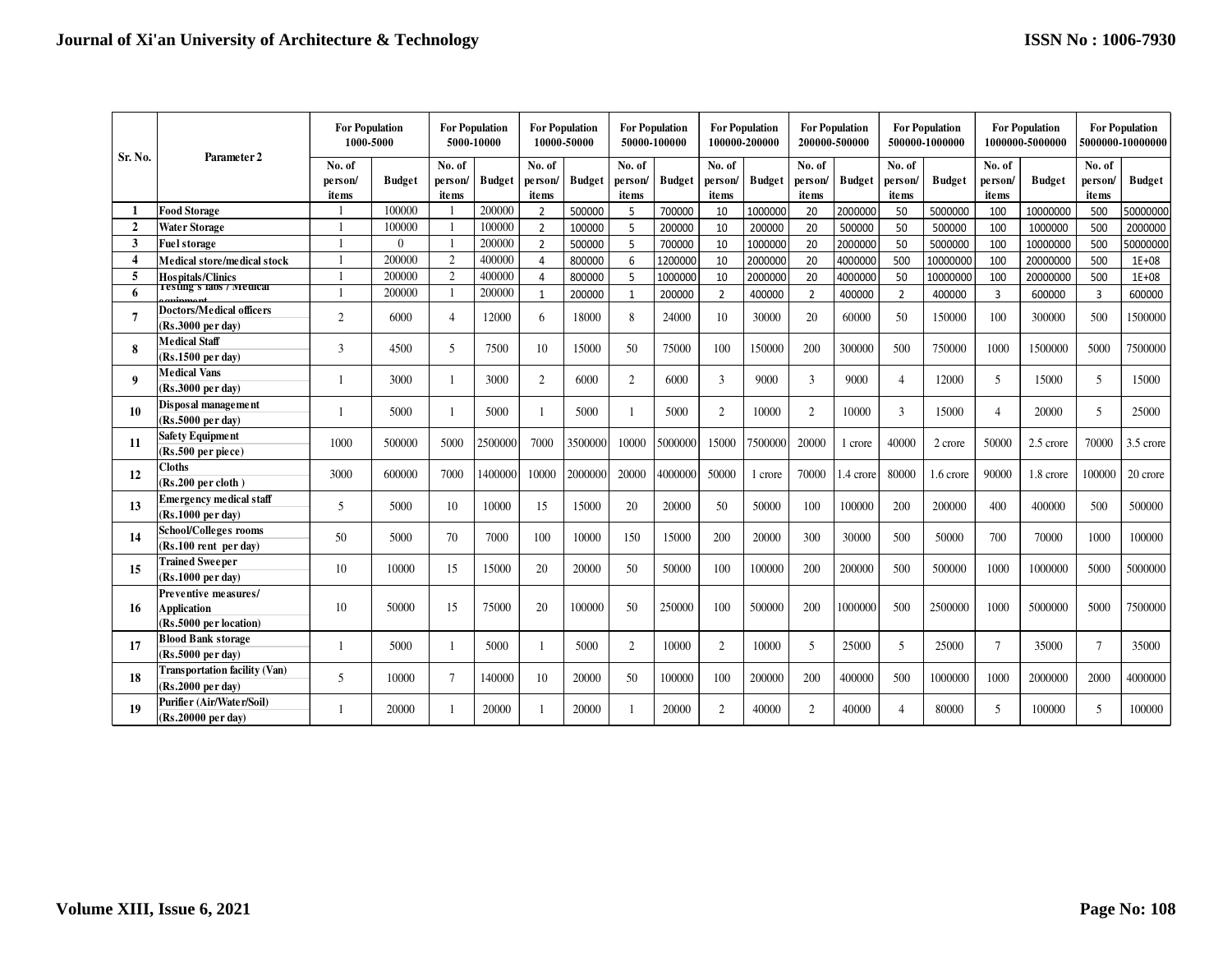|                |                                                        | <b>For Population</b><br>1000-5000 |               | <b>For Population</b><br>5000-10000 |               | <b>For Population</b><br>10000-50000 |               | <b>For Population</b><br>50000-100000 |               | <b>For Population</b><br>100000-200000 |               | <b>For Population</b><br>200000-500000 |               | <b>For Population</b><br>500000-1000000 |               | <b>For Population</b><br>1000000-5000000 |               | <b>For Population</b><br>5000000-10000000 |               |
|----------------|--------------------------------------------------------|------------------------------------|---------------|-------------------------------------|---------------|--------------------------------------|---------------|---------------------------------------|---------------|----------------------------------------|---------------|----------------------------------------|---------------|-----------------------------------------|---------------|------------------------------------------|---------------|-------------------------------------------|---------------|
| Sr. No.        | Parameter 3                                            | No. of<br>person/<br>items         | <b>Budget</b> | No. of<br>person<br>items           | <b>Budget</b> | No. of<br>person/<br>items           | <b>Budget</b> | No. of<br>person/<br>items            | <b>Budget</b> | No. of<br>person/<br>items             | <b>Budget</b> | No. of<br>person/<br>items             | <b>Budget</b> | No. of<br>person<br>items               | <b>Budget</b> | No. of<br>person<br><i>items</i>         | <b>Budget</b> | No. of<br>person/<br>items                | <b>Budget</b> |
|                | <b>Police staff</b><br>$(Rs.2000 \text{ per day})$     | h                                  | 4000          |                                     | 8000          | 10                                   | 20000         | 50                                    | 100000        | 100                                    | 200000        | 200                                    | 400000        | 500                                     | 1000000       | 1000                                     | 2000000       | 2000                                      | 4000000       |
| $\overline{2}$ | Lok pratinidhi<br>$(Rs.2000 \text{ per day})$          | $\overline{c}$                     | 4000          | $\mathcal{E}$                       | 6000          | 4                                    | 8000          | $\overline{4}$                        | 8000          | 6                                      | 12000         | 6                                      | 12000         | 8                                       | 16000         | 10                                       | 20000         | 10                                        | 20000         |
| 3              | <b>NGO</b><br>$(Rs.2000 \text{ per day})$              | $\overline{c}$                     | 4000          |                                     | 8000          | 4                                    | 8000          | 4                                     | 8000          | 6                                      | 12000         | 6                                      | 12000         | 8                                       | 16000         | 10                                       | 20000         | 10                                        | 20000         |
|                | Home guard<br>$(Rs.1000 \text{ per day})$              | h                                  | 2000          | $\overline{4}$                      | 4000          | 10                                   | 10000         | 50                                    | 50000         | 100                                    | 100000        | 200                                    | 200000        | 500                                     | 500000        | 1000                                     | 1000000       | 2000                                      | 2000000       |
| 5              | <b>NCC/NSS Candidate</b><br>$(Rs.500 \text{ per day})$ | $\overline{2}$                     | 1000          | 4                                   | 2000          | 6                                    | 3000          | 6                                     | 3000          | 6                                      | 3000          | 8                                      | 4000          | 8                                       | 4000          | 8                                        | 4000          | 10                                        | 5000          |
| 6              | Watchman/guard<br>$(Rs.1000 \text{ per day})$          | $\overline{c}$                     | 2000          |                                     | 4000          | 10                                   | 10000         | 50                                    | 50000         | 100                                    | 100000        | 200                                    | 200000        | 500                                     | 500000        | 1000                                     | 1000000       | 2000                                      | 2000000       |
| 7              | Self motivated people<br>(Rs.2000 per day)             | 2                                  | 4000          | $\overline{4}$                      | 8000          | 10                                   | 20000         | 50                                    | 100000        | 100                                    | 200000        | 200                                    | 400000        | 300                                     | 600000        | 400                                      | 800000        | 500                                       | 1000000       |
| 8              | All places of prayers:<br>$(Rs.2000 \text{ per day})$  | $\overline{2}$                     | 4000          | 2                                   | 4000          | 3                                    | 6000          | $\overline{4}$                        | 8000          | 5                                      | 10000         |                                        | 140000        | 8                                       | 16000         | 9                                        | 18000         | 10                                        | 20000         |

| Sr. No. | Parameter 4                                                            | <b>For Population</b><br>1000-5000 |               | <b>For Population</b><br>5000-10000 |        | <b>For Population</b><br>10000-50000 |               | <b>For Population</b><br>50000-100000 |               | <b>For Population</b><br>100000-200000 |               | <b>For Population</b><br>200000-500000 |               | <b>For Population</b><br>500000-1000000 |        | <b>For Population</b><br>1000000-5000000 |               | <b>For Population</b><br>5000000-10000000 |               |
|---------|------------------------------------------------------------------------|------------------------------------|---------------|-------------------------------------|--------|--------------------------------------|---------------|---------------------------------------|---------------|----------------------------------------|---------------|----------------------------------------|---------------|-----------------------------------------|--------|------------------------------------------|---------------|-------------------------------------------|---------------|
|         |                                                                        | No. of<br>person<br>items          | <b>Budget</b> | No. of<br>person/<br>items          | Budget | No. of<br>person/<br>items           | <b>Budget</b> | No. of<br>person/<br>items            | <b>Budget</b> | No. of<br>person/<br>items             | <b>Budget</b> | No. of<br>person/<br>items             | <b>Budget</b> | No. of<br>person/<br>items              | Budget | No. of<br>person/<br>items               | <b>Budget</b> | No. of<br>person/<br>items                | <b>Budget</b> |
|         | <b>Communication Facility</b>                                          | Compulsory                         |               | Compulsory                          |        | Compulsory                           |               | Compulsory                            |               | Compulsory                             |               | Compulsory                             |               | Compulsory                              |        | Compulsory                               |               | Compulsory                                |               |
|         | <b>Electronic Facility</b>                                             | Compulsory                         |               | Compulsory                          |        | Compulsory                           |               | Compulsory                            |               | Compulsory                             |               | Compulsory                             |               | Compulsory                              |        | Compulsory                               |               | Compulsory                                |               |
| 3       | Artificial Communication<br>(Rs.1000 per day)                          | $\overline{c}$                     | 2000          |                                     | 5000   | 10                                   | 10000         | 50                                    | 50000         | 100                                    | 100000        | 200                                    | 200000        | 500                                     | 500000 | 1000                                     | 1000000       | 2000                                      | 2000000       |
|         | PET animals management<br>$(Rs.5000 \text{ per day})$                  |                                    | 5000          |                                     | 5000   |                                      | 5000          | 2                                     | 10000         | 2                                      | 10000         |                                        | 20000         |                                         | 20000  |                                          | 25000         | 5                                         | 25000         |
|         | Safety Boards/Flex for<br>aware ne s s<br>(Rs.500 per board)           | $\overline{c}$                     | 1000          |                                     | 2500   | 10                                   | 5000          | 50                                    | 25000         | 100                                    | 50000         | 200                                    | 100000        | 500                                     | 250000 | 1000                                     | 500000        | 2000                                      | 1000000       |
| -6      | Trainer/Training staff<br>(Rs.2000 per person)                         |                                    | 2000          |                                     | 2000   |                                      | 2000          | 3                                     | 6000          | 5                                      | 10000         | 10                                     | 20000         | 50                                      | 100000 | 70                                       | 140000        | 100                                       | 200000        |
|         | Detective or Informer of central<br>government<br>(Rs.2000 per person) |                                    | 2000          |                                     | 2000   |                                      | 2000          | $\overline{2}$                        | 4000          | 4                                      | 8000          |                                        | 10000         | 8                                       | 16000  | 10                                       | 20000         | 12                                        | 24000         |